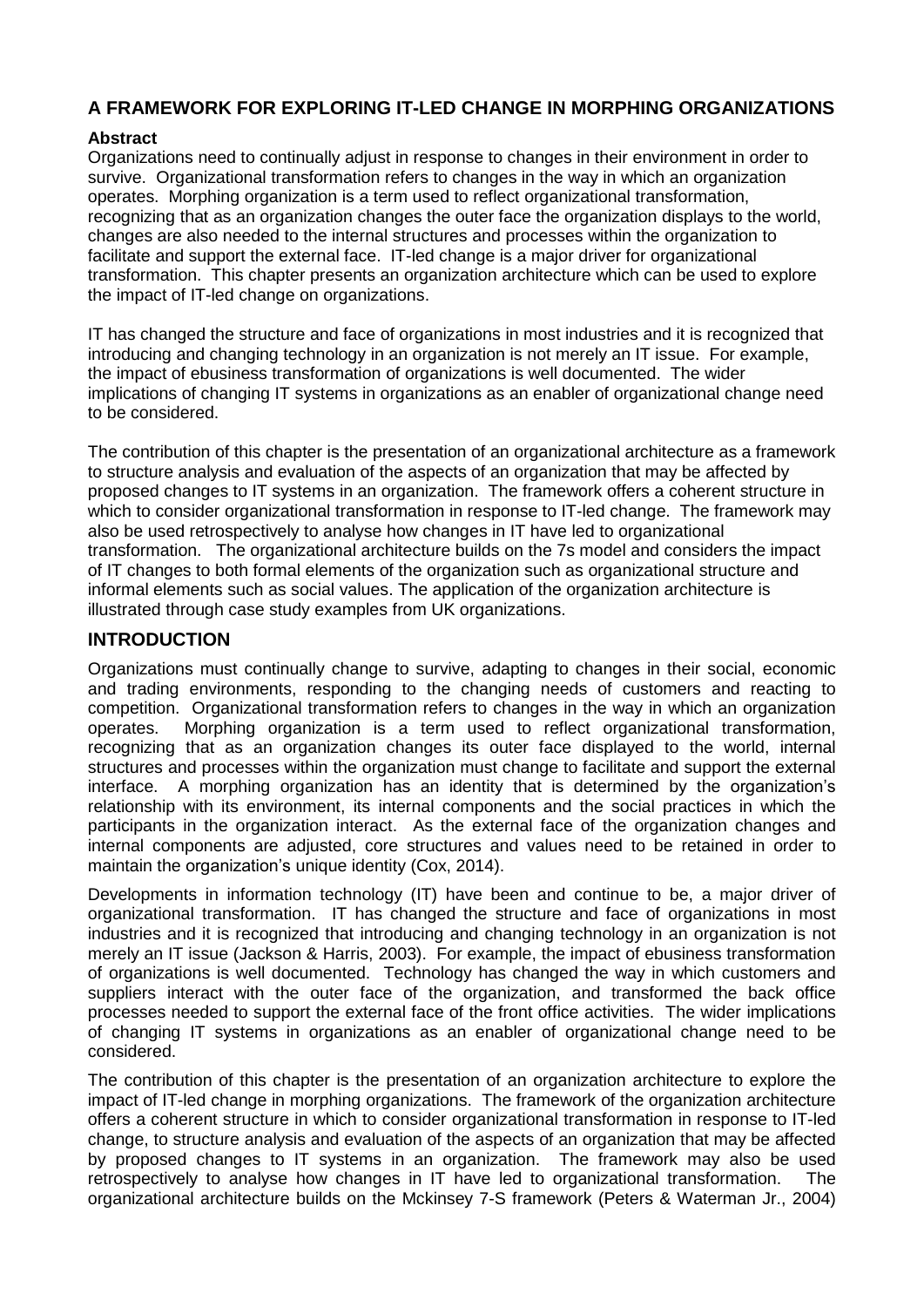and considers the impact of IT changes to both formal elements of the organization such as organizational processes and informal elements such as social values. The application of the organization architecture is illustrated through case study examples from UK organizations.

The following section discusses organization identity. A business model is discussed showing the relationship between an organization and its trading environment focusing on the external face of the organization. The internal structures that support the external organization identity are then discussed. An organization architecture is presented as a model to explore the changes in the organization needed to accommodate IT and how an organization may be affected by changes to IT. The chapter concludes by considering the challenges of the third wave of IT-led change, predicted by Porter & Heppelmann (2014), to organizational identity.

# **BACKGROUND**

Identity is the most fundamental concept of humanity and is the essence of an organization, which emerges through communication and interaction between members of the organization (Koskinen, 2015). The act of identifying an organization establishes a conceptual boundary around a group of people, resources and activities. Defining an organization separates the organization linguistically from other things (Koskinen, 2015), creating an entity with a unique identity. The relationships between the organization, its customers, suppliers, competitors and trading partners can then be explored.

Whetten (2006) uses the phrase 'organizational identity claims' or 'referents' in relation to the attributes of an organization that form its identity. These are enduring attributes that reflect the core values of an organization and are tested by considering the question of whether the organization would be the same organization without a specific attribute.

In the same way that the view an individual holds about themselves may differ from the way that others see them, there is the identity of how others see the organization and how those inside the organization perceive the organization. Balmer (2008) uses the term *corporate identity* to reflect an external view of how the organization is perceived by those outside the organization, such as customers and the term *organizational identity* to reflect the internal view of how the organization is perceived by those within it. Koskinen (2015) uses similar terms to represent these two views and adds a third form of identity:

- *company identity* is how the organization presents itself to its environment.
- *reflective identity* is how the organization sees itself internally.
- *substantive identity* is the mechanism that keep the different parts of the organization focused as a single unit.

An organization's identity is created by the decisions and practices in an organization, which in turn influence the identity. Koskinen (2015) describes identity as the hidden face of strategy. Accurate identification of organizations is essential (Whetten, 2006) and attention to the organizational identity is particularly needed during periods of change (Albert & Whetten, 1985). The following sections discuss two models: the business model and organization architecture that reflect the *company identity* and internal *substantive identity* respectively.

### **Business Model**

Organizations operate within an external trading context that is represented in a business model. All organizations have a business model (Andersén *et al*., 2015). A business model is a way of doing business focusing on the organization's competencies (DaSilva & Trkman, 2014), reflecting the relationship between control and value in the organization (Ballon, 2007). Business models identify key aspects of an organization that determine how the organization positions itself in its market(s) and industry(ies) in order to create, maintain and reflect its unique identity.

Osterwalder *et al.,* (2005) identified nine elements in a business model:

- 1. Value proposition (products and services offered by the organization).
- 2. Target customer segments.
- 3. Distribution channels (used to reach customers).
- 4. Relationship (links between organization and customer segments).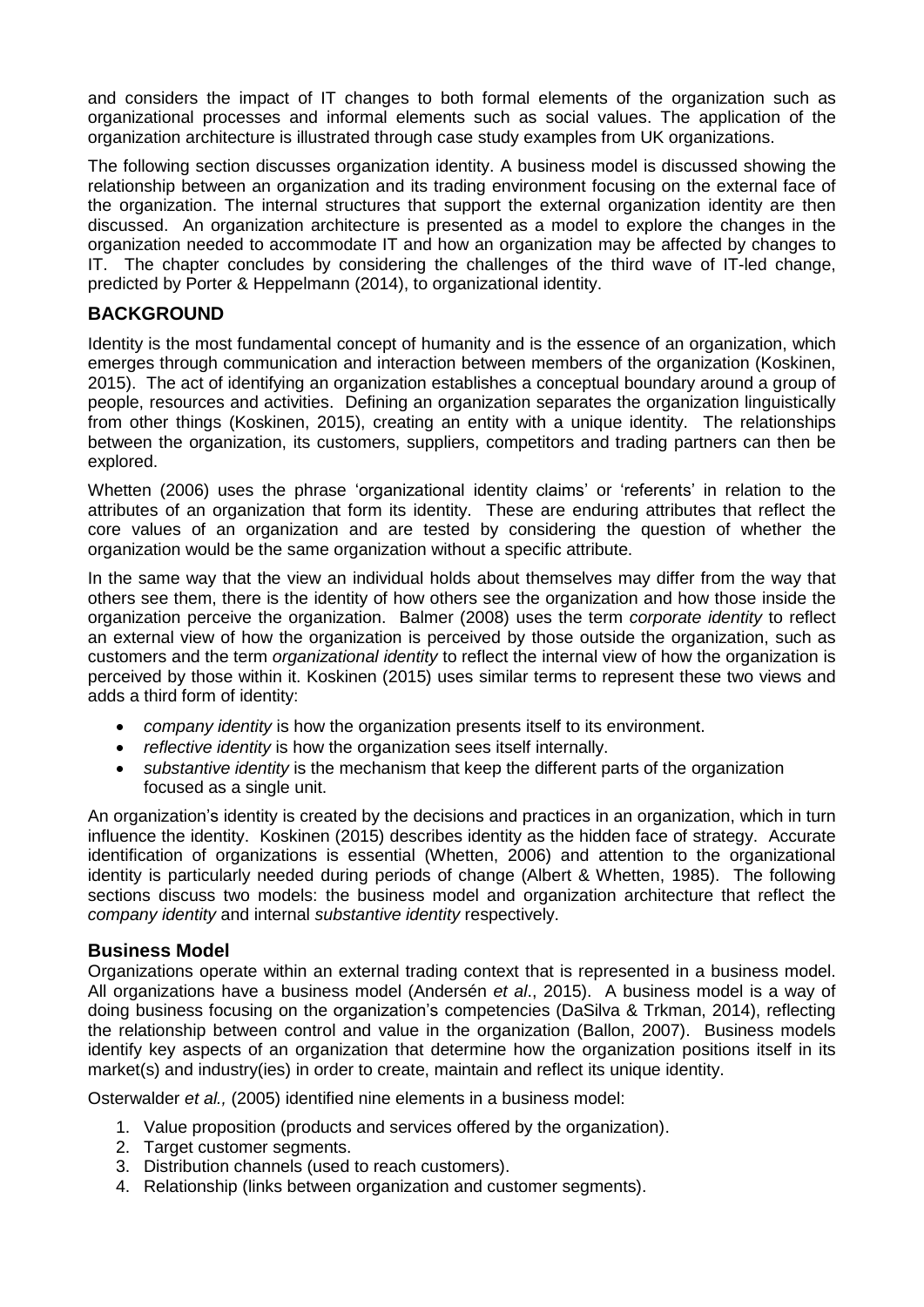- 5. Value configuration (arrangements of activities and resources)
- 6. Core competency (of organization exploited in business model).
- 7. Partner network (co-operative agreements with external parties).
- 8. Cost structure.
- 9. Revenue model (how it makes money).

Most of the elements identified by Osterwalder *et al.,* (2005) focus on the external relationships of the organization. Koskinen (2015) suggests that although business models represent the external relationships of an organization, business models are not sufficient to understand the history and evolution of the organization, which contribute to the organization's identity. Although a business model may include some referents of company identity, it is insufficient for examining the organization's substantive identity and how the internal context will be affected organizational transformation.

Figure 1 shows a generic business model (Cox, 2014) comprising three sets, the organization, market and business environment situated within the wider business climate.



*Figure 1: Generic business model (Cox, 2014)*

The business model provides the context for the organization's identity and identifies the external stakeholders, which may provide opportunities and constraints for the organization achieving its vision. The organization architecture forms the context for substantive identity within the organization set of the business model and provides the contextual framework for activity in the organization; changes to the organization architecture trigger and facilitate organizational transformation. Organizational change may be initiated in response to external changes in the market, business environment or business climate, for example, changing customer expectations, changing industry standards or legislative requirements. Organizational change may also be internally initiated, for example, by new management.

The performance of an organization and the outcome of organizational change emerge from the interaction between the organization's structures, individuals within the organization and the organizational strategies, which form the context for technology use (Yeo & Marquardt, 2015) in the organization architecture. Much of the research about organizational design focuses on organizational structures (Sherif *et al.,* 2013). For example, Ethiraj & Levinthal (2004) consider organizational design based on two choices: the number of departments and the assignment of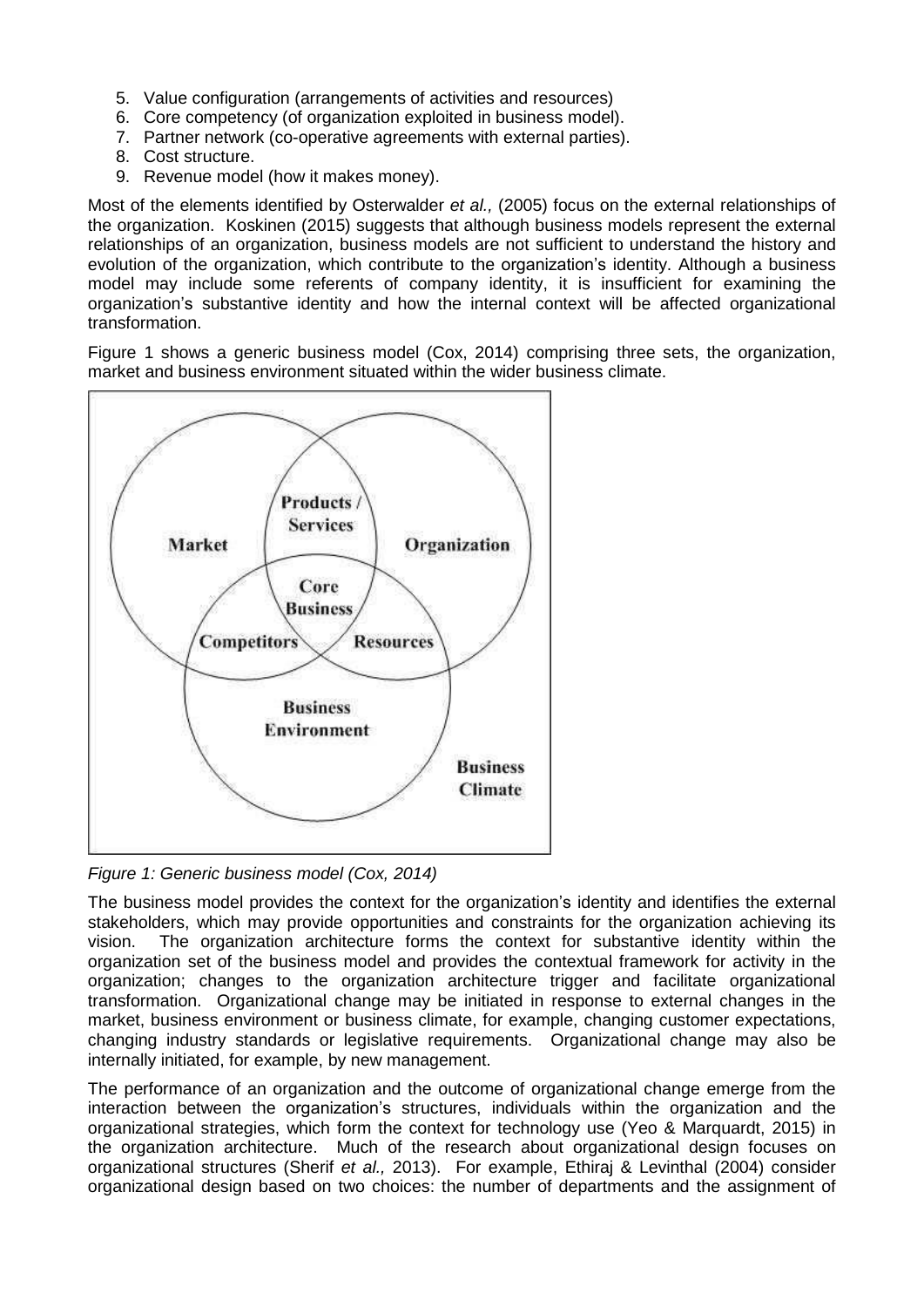functions to departments. Organizations need to have sufficient flexibility to enable them to respond to the demands and opportunities of innovations in IT, balanced with stability to maintain their unique identity. Sherif *et al.,* (2013) describe an ambidextrous structure as one that allows organizations to move between organic and mechanic organizational structures depending on market conditions.

#### **Organization Architecture**

Business models focus externally on the relationship between the organization and its trading environment, in contrast the organization architecture focuses internally on the structures and components that maintain the external organization identity.

The organizational architecture is different to the organizational structure. Sherif *et al.,* (2013) describe an organization architecture as a high level map of the organization that includes people, processes and technology. The formal and informal organization structure form part of the organization architecture. The organization structure groups resources, provides a boundary for activities to be controlled, and determines the flow of information, authority and decision-making responsibility through the organization. An organizational architecture creates behavioural space, which provides opportunities and constraints for organizational activities. The architecture provides a boundary for activity, shaping the organization. Saucer & Willcocks (2004) emphasize that defining the organizational architecture is not a one-off task (like designing a building); it is a continuous process of adjustment to meet the changing needs of the business environment.

Sherif *et al.,* (2013) suggest that the organization architecture includes three architectures:

- Business architecture: organizational capabilities (services, processes and information) translating the strategic objectives into processes and competences.
- Infrastructure architecture: technical capabilities (hardware and telecommunications) supporting business processes
- Application architecture: governance capabilities monitoring and controlling activities.

Waterman Jr. *et al.,* (1980) proposed that organizational effectiveness emerges from the dynamic interactions between the organization's structure, strategy, systems, style (of management and culture), skills, staff resource (including morale, attitude, behaviour, training and appraisal) and subordinate goals (later renamed shared values (Peters & Waterman Jr., 2004) representing the values underlying the mission of the organization). This became known as the Mckinsey 7-S framework©. Each area of the 7-S framework is connected to the others (Kaplan, 2005), demonstrating that change in any of the seven areas will trigger change in the other areas.

### **Organization Change**

Changes in an organization can range from minor changes to improve efficiency through to the complete destruction and redesign of structures and systems (Senior & Swailes, 2010). Ethiraj & Levinthal (2004) differentiate between first-order change (incremental change within the existing organizational structure) and second-order change to the underlying structures to align with environmental demands. Dunphy & Stace (1993) identify four types of change within this broad spectrum of minor modification to major redesign. Each type of change differs in terms of the scope and scale of the change in the organization. First, fine tuning involves minor adjustments, which may be restricted to one department and may be internally triggered, to improve organizational alignment of strategy, structure, people and processes. Second, increment adjustment may affect one or more departments with the aim of improving the operation of the organization by modifying strategies, structures and management processes in response to changes in the external environment. Third, modular transformation relates to the restructuring of one or more departments and changing the co-ordination of activities between departments. Fourth, corporate transformation involves revolutionary change of the strategy, structures and systems in the organization, requiring wide scale redesign of the organization, challenging organization identity. Organizational change is often triggered by IT.

### **IT-LED CHANGE**

Organizations must adopt and embed information technology into their social practices in order to meet the changing demands and expectations of their trading environment. IT can lead to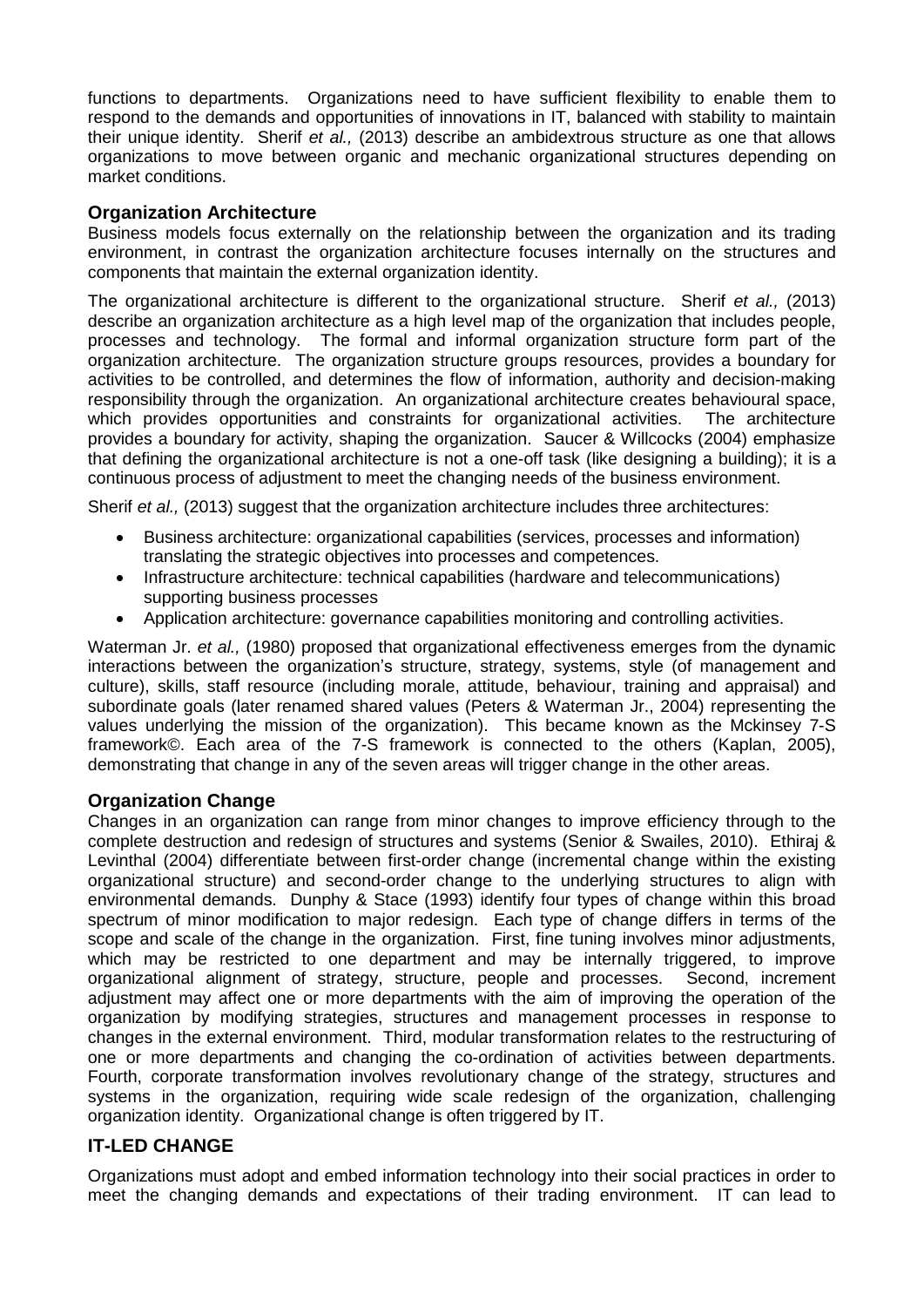structural changes in organizations (Goksen *et al.,* 2015) as technology can be used to change the flow of information, control and decision-making. Organizational participants respond to IT in different ways, leading to change in the organization architecture to accommodate the technology and posing threats to the organization's identity.

IT can constrain or enable change in organizations (Yeo & Marquardt, 2015). IT has been deliberately used as a vehicle to initiate cultural change in organizations, for example, egovernment has been introduced with the aim of transforming public sector services (Yeo & Ajam, 2010). However, the introduction of IT or changes to IT, can lead to both intentional and unintentional consequences in the organization (Yeo & Marquardt, 2015).

The design of technological systems embodies business rules that constrain actions in an organization, though constraints can be resisted and lead to unintentional consequences. For example, Boudreau & Robey (2005) discuss a case where a feature of the system was that it would automatically log-off users who did not interact with the system for a defined period in order to increase security. Users did not like the lack of freedom to leave the system unattended, partly because of the length of time taken to log-in. Users therefore devised ways to "beat the system" such as by asking others to simulate actions for them (Boudreau & Robey, 2005). Although the intention was for the system feature to increase security, an unintended consequence of the system was that it decreased security as staff developed ways of working around the system controls.

Figure 2 presents a 2x2 grid to reflect the positive and negative impacts of IT on organizations. The grid forms four sectors:

**Sector A:** As in the log-in example (Bordreau & Robey, 2005), technology can restrict actions, which may result in unintended consequences as staff seek ways to work around the restrictions.

**Sector B:** In contrast, positive side effects can emerge from technology through facilitating social improvisation and invention (Boudreau & Robey, 2005).

**Sector C:** Positive planned improvements to organizational performance can emerge. For example, the electronic submission and retrieval of documents has been used to improve service delivery (Yeo & Marquardt, 2015).

**Sector D:** Intentional imposed restrictions and monitoring controls can be implemented to impose standards and formalize practices. For example, in one case the requirement to store information in shared folders improved information access and also led to opportunities for collaboration through a virtual community (Yeo & Marquardt, 2015).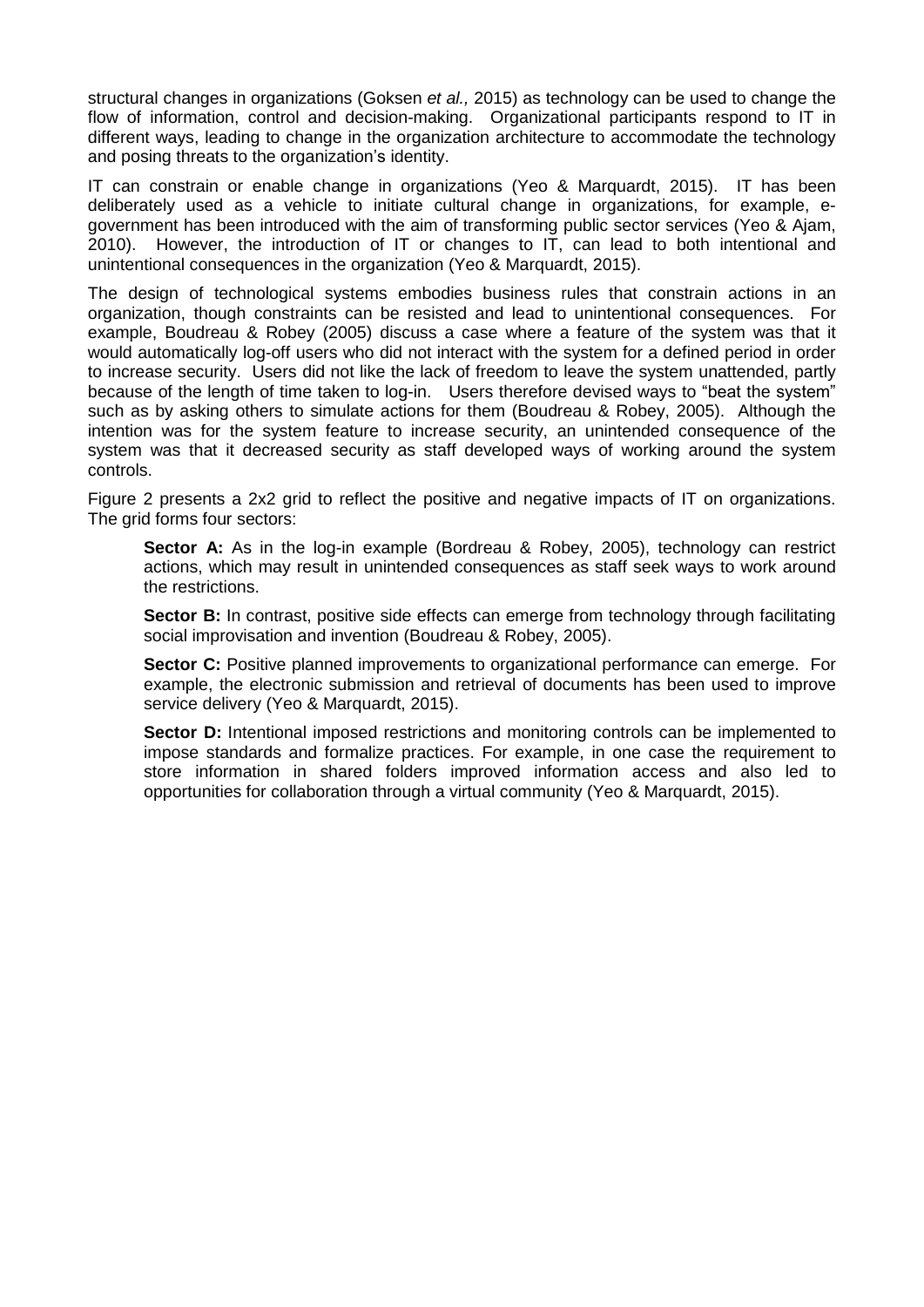| ш<br>inable<br>hange. | <b>B</b> : Invention                 | C: Improvements                           |  |
|-----------------------|--------------------------------------|-------------------------------------------|--|
| Inhibit<br>Change     | A: Workaround                        | D: Restrictions                           |  |
|                       | Unintentional<br><b>Consequences</b> | <b>Intentional</b><br><b>Consequences</b> |  |

#### *Figure 2: Impact of IT on organizations*

The unintentional consequences arising from technology may result from both intended and unintended uses of technology by actors in the organization. For example, the inventive use of data entry fields overcame perceived limitations of the system but the misuse of data entry fields also leads to data quality issues (Bordreau & Robey, 2005).

Yeo & Marquardt (2015) suggest that enactment with technology leads to both innovation and disruption in work practices, which will impact organizational structure, strategy and performance. Technology can also lead to inequality and exclusion of some workers in the organization. The potential impact of technology adoption on organizations needs to be assessed to inform decisions about whether to implement the technology. Orlikowski (2007) criticizes studies of technology adoption that either adopt a techno-centric perspective of how technology impacts social practices, ignoring how technology is given meaning within a specific context, or adopt a human-centric perspective of how agents make sense of technology but implement a restricted view of technology. Orlikowski (2007) uses the term sociomateriality to refer to the emergent relationship between technology and human actors in the organization reflecting how technology loses its objective meaning as it becomes embedded in the social actions and practices of the actors in the organization. As actors make sense of the technology there is an interrelationship between the task and technology; the technology changes the task and the task changes the requirements and use of the technology (Carroll & Rossen, 1992). Actors in the organization engage in collective sensemaking of technology (Yeo & Marquardt, 2015) and it is through this enactment of technology that organizations change (Boudreau & Robey, 2005). A framework is needed to explore how technology drives change in organizations.

### **SOLUTIONS AND RECOMMENDATIONS**

Developments in IT provide new ways for organizations to interact with customers and other external parties, changing the external face of the organization. Organizations need a means to: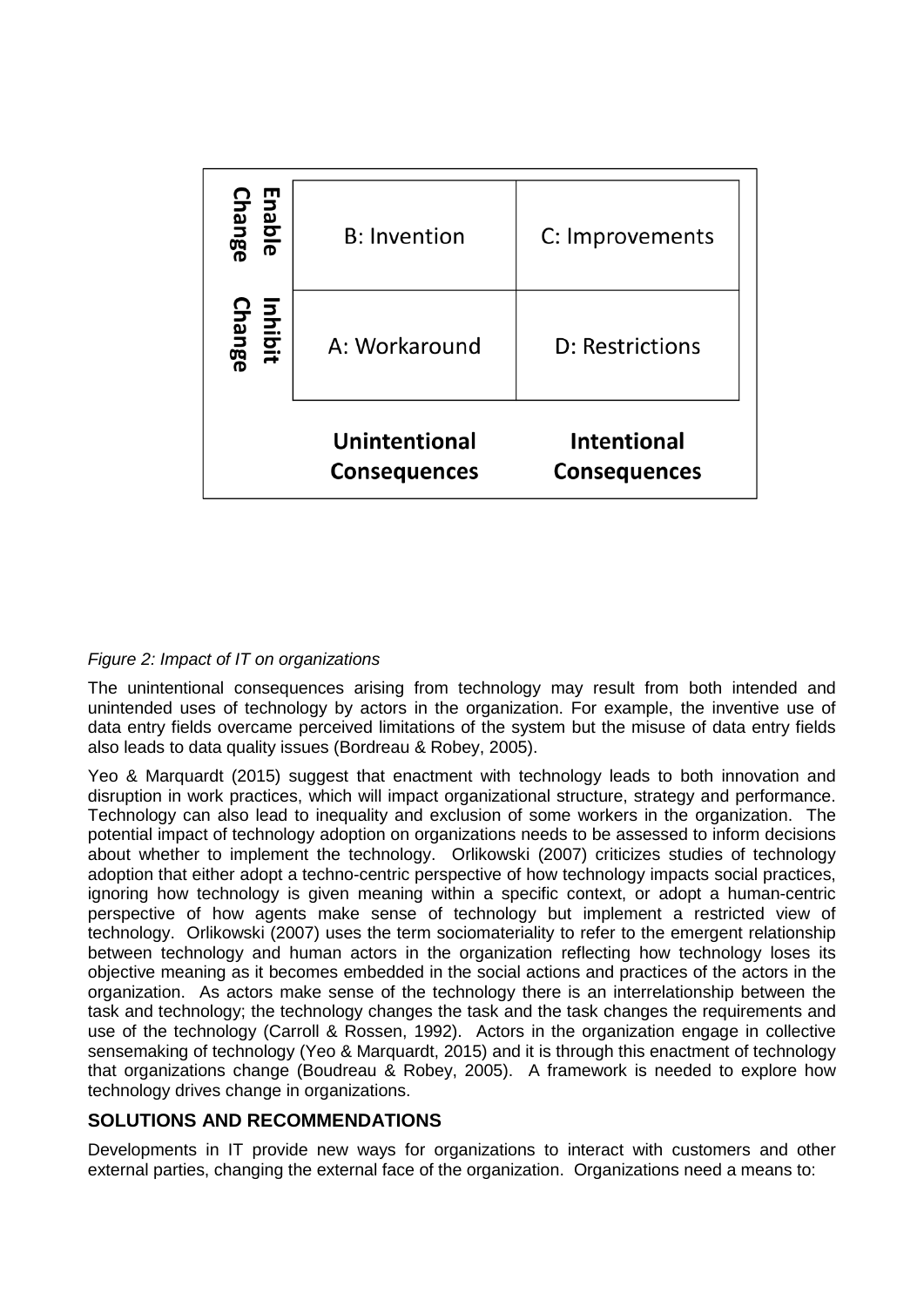- Examine how the internal structures of the organization need to be adjusted to support the changes to the organization's external face.
- Assess the potential consequences arising from the internal changes proposed.
- Reflect on the impact the changes may have on the organization's identity.

The organization architecture provides an abstraction of organizational factors that influence an organization's IT development capability (Sherif *et al.,* 2013). IT can in turn also influence these factors in the organization architecture to lead change in the organization.

Organizations change over time, going through a series of phases of change. Cox *et al.,* (2006) examined two cases of organizational transformation. The first case examined the organizational impact on a UK manufacturer following the implementation of e-business systems enabling collaboration between the manufacturer and the major supermarket chains. The second case explored the manufacturer's engagement in e-business with smaller retailers and the impact on the retailers. From these cases, eight dimensions of organizational transformation were identified, shown in the first column of Table 1.

These dimensions were also identified in analysis of the phases of change of a typical retail organization in the UK (Cox, 2014) as it moved from:

- Counter service (where customers asked staff for goods over a counter) to self service (where customers took goods from shelves and paid at a checkout before leaving the store).
- Self service to Internet service as customers purchased goods online.
- Internet service to Internet collaboration, as customers engaged in online communication with the store.

As the organization moved through these phases of change, the dimensions of change of the organization are shown in Table 1. This third case study is significant as it revealed that non-IT related change (the move from counter service to self service in the store) affected the same dimensions of the organization as the technology-related change (such as the introduction of online retailing).

| <b>Dimension</b> | <b>Counter Service to</b><br><b>Self Service</b>                                | <b>Self Service to Internet</b><br><b>Service</b>                                                                     | <b>Internet Service to</b><br><b>Internet Collaboration</b>                                                               |
|------------------|---------------------------------------------------------------------------------|-----------------------------------------------------------------------------------------------------------------------|---------------------------------------------------------------------------------------------------------------------------|
| <b>People</b>    | Roles redefined.                                                                | Procedural roles, lacking<br>flexibility.                                                                             | Collaborative roles working<br>with others online.                                                                        |
| <b>Skills</b>    | <b>Broader and less</b><br>specialized knowledge<br>needed.                     | Less personal, online<br>communication skills<br>needed.                                                              | Develop relationships<br>through ability to<br>communicate online.                                                        |
| <b>Practices</b> | Way of shopping<br>changed for customers<br>and staff.                          | Way of shopping changed<br>for customers and staff.                                                                   | Information shared through<br>working in partnership.                                                                     |
| <b>Processes</b> | Front office processes<br>changed: sales,<br>purchasing and<br>payment changed. | Back office processes<br>changed: stock control,<br>packing and distribution.                                         | Front office processes to<br>facilitate collaboration and<br>back office processes to<br>act on data captured<br>changed. |
| <b>Trust</b>     | Customers trusted to<br>pay for items before<br>leaving store.                  | Organization trusted to<br>provide accurate<br>shopping data, honour<br>transaction and keep<br>personal data secure. | <b>Customers and</b><br>organizations trust that<br>data are accurate and not<br>misused.                                 |
| Data             | Better product labelling<br>needed on shelves.                                  | Accurate data needed<br>about the product,<br>shopping process and                                                    | Challenges of technical<br>capability and semantic<br>issues arose.                                                       |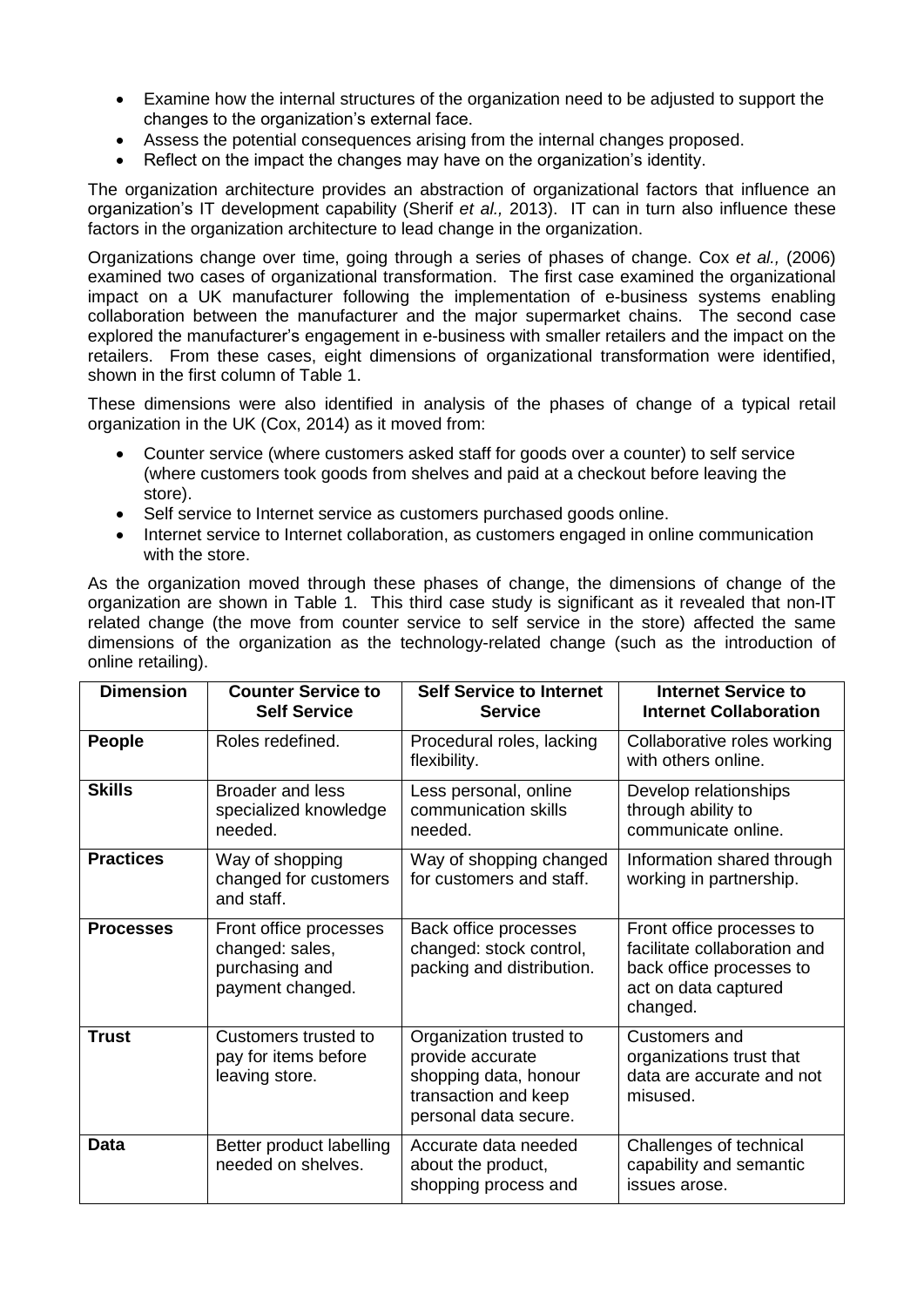|                       |                                                                                       | terms of sale.                                                                                                                                                      |                                                                                            |
|-----------------------|---------------------------------------------------------------------------------------|---------------------------------------------------------------------------------------------------------------------------------------------------------------------|--------------------------------------------------------------------------------------------|
| <b>Security</b>       | Risks to product<br>security increased as<br>customers had direct<br>access to stock. | Risks to information<br>security increased and<br>security focuses on<br>restricting access to<br>information and<br>transactions rather than<br>physical products. | Security focuses on<br>enabling legitimate access<br>to information and<br>communications. |
| <b>Infrastructure</b> | Shelving and counters<br>in store changed style<br>and placement.                     | <b>Technical infrastructure</b><br>development.                                                                                                                     | Compatibility and<br>integration of data systems<br>required.                              |

*Table 1: Morphing dimensions of a retail organization*

Analysis of these dimensions showed that some of the dimensions related to formal components of the organization such as its infrastructure and security, and some elements referred to informal components such as trust.

The findings from these case studies were compared with the components of the 7-s framework (Peters & Waterman Jr., 2004) in Table 2. Although some overlap in areas such as staff and skills was identified, the analysis of the case studies highlighted more practice-based issues from the perspective of the staff affected by the organizational change. A key component that is not included in the 7-S framework is consideration to the changes to data and information in the organization and the role of data and information in the change process, which are particularly important in IT-led change. Table 1 shows how issues of data, security and trust were identified as key components affected by IT-related changes in the organization.

A further case study was conducted exploring the impact of e-business in a UK organization (Cox, 2013). This led to further refinement of the organizational components affected by e-business. This list was then used to plan the introduction of social media systems in an organization taking into account the impact on the organization. In these five cases, the organizational structure was not directly affected by the e-business and social media systems introduced into the organizations. This led to the development of the dimensions to form the components in the organization architecture in Figure 3, which includes the elements of business architecture and infrastructure architecture of Sherif *et al.,* (2013). Referents of identity are different in each organization but the organization architecture provides a general framework in which to assess organizational transformation and the potential impact on organization identity. Components of the organization architecture are embedded in the culture and values of the organization, shown in Figure 3. Change to the organization architecture can be triggered by change to any of the architecture's components. Before a component in the architecture is changed, the morphing organization will need to consider to what extent the change aligns with the organization's culture or challenges its identity.

| Case<br><b>Studies 1</b><br>and 2 (Cox<br>et al,.<br>(2001), Case<br>Study 3<br>(Cox, 2014) | $7-S$<br><b>Framework</b><br>(Peters &<br>Waterman<br>Jr., 2004) | Case<br><b>Studies 4</b><br>and 5 (Cox,<br>2013) | <b>Formal</b><br><b>Components</b><br>Οt<br>Organization<br><b>Architecture</b> | <b>Informal</b><br><b>Components</b><br>Οt<br>Organization<br><b>Architecture</b> |
|---------------------------------------------------------------------------------------------|------------------------------------------------------------------|--------------------------------------------------|---------------------------------------------------------------------------------|-----------------------------------------------------------------------------------|
| People                                                                                      | <b>Staff</b>                                                     | People                                           | People                                                                          |                                                                                   |
| Skills                                                                                      | <b>Skills</b>                                                    | <b>Skills</b>                                    |                                                                                 | <b>Skills</b>                                                                     |
| <b>Practices</b>                                                                            |                                                                  | <b>Practices</b>                                 |                                                                                 | <b>Practices</b>                                                                  |
| Processes                                                                                   |                                                                  | Processes                                        | Processes                                                                       |                                                                                   |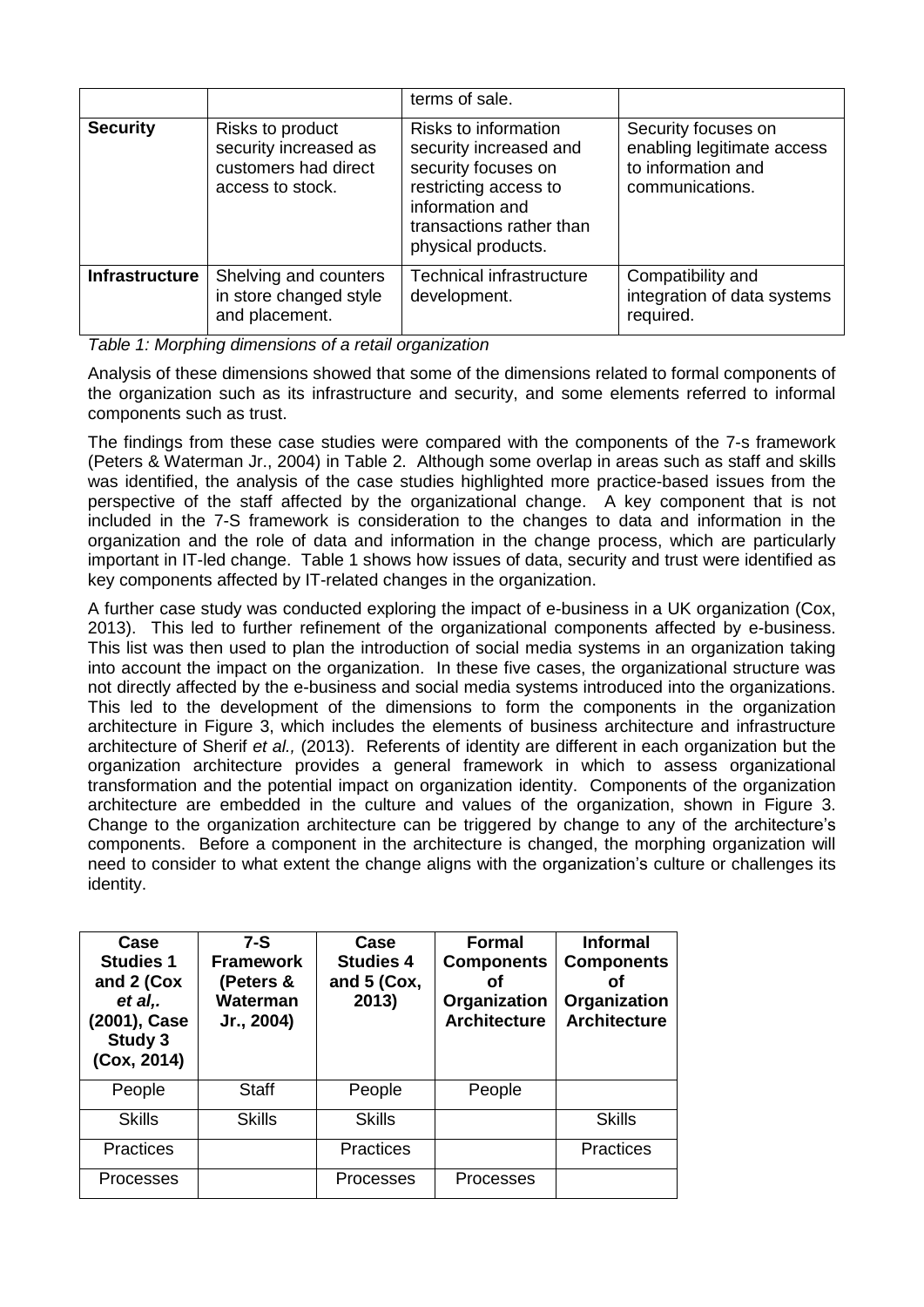| <b>Trust</b>   |                      | <b>Trust</b>     |                | <b>Trust</b>                        |
|----------------|----------------------|------------------|----------------|-------------------------------------|
| Data           |                      | Data             | Data           |                                     |
| Security       |                      | Security         | Security       |                                     |
| Infrastructure |                      | Infrastructure   | Infrastructure |                                     |
|                | <b>Structure</b>     |                  |                |                                     |
|                | Strategy             | Strategy         | Strategy       |                                     |
|                | Systems              | <b>Systems</b>   | <b>Systems</b> |                                     |
|                | <b>Style</b>         | Shared<br>Values |                | Values                              |
|                | Subordinate<br>Goals |                  |                |                                     |
|                |                      |                  | Technology     |                                     |
|                |                      |                  | Culture        |                                     |
|                |                      |                  |                | Vision                              |
|                |                      |                  |                | Human<br>Activity<br><b>Systems</b> |
|                |                      |                  |                | Socio-<br>technical                 |
|                |                      |                  |                | Architecture                        |
|                |                      |                  |                | Information                         |

*Table 2: Comparison of organizational components*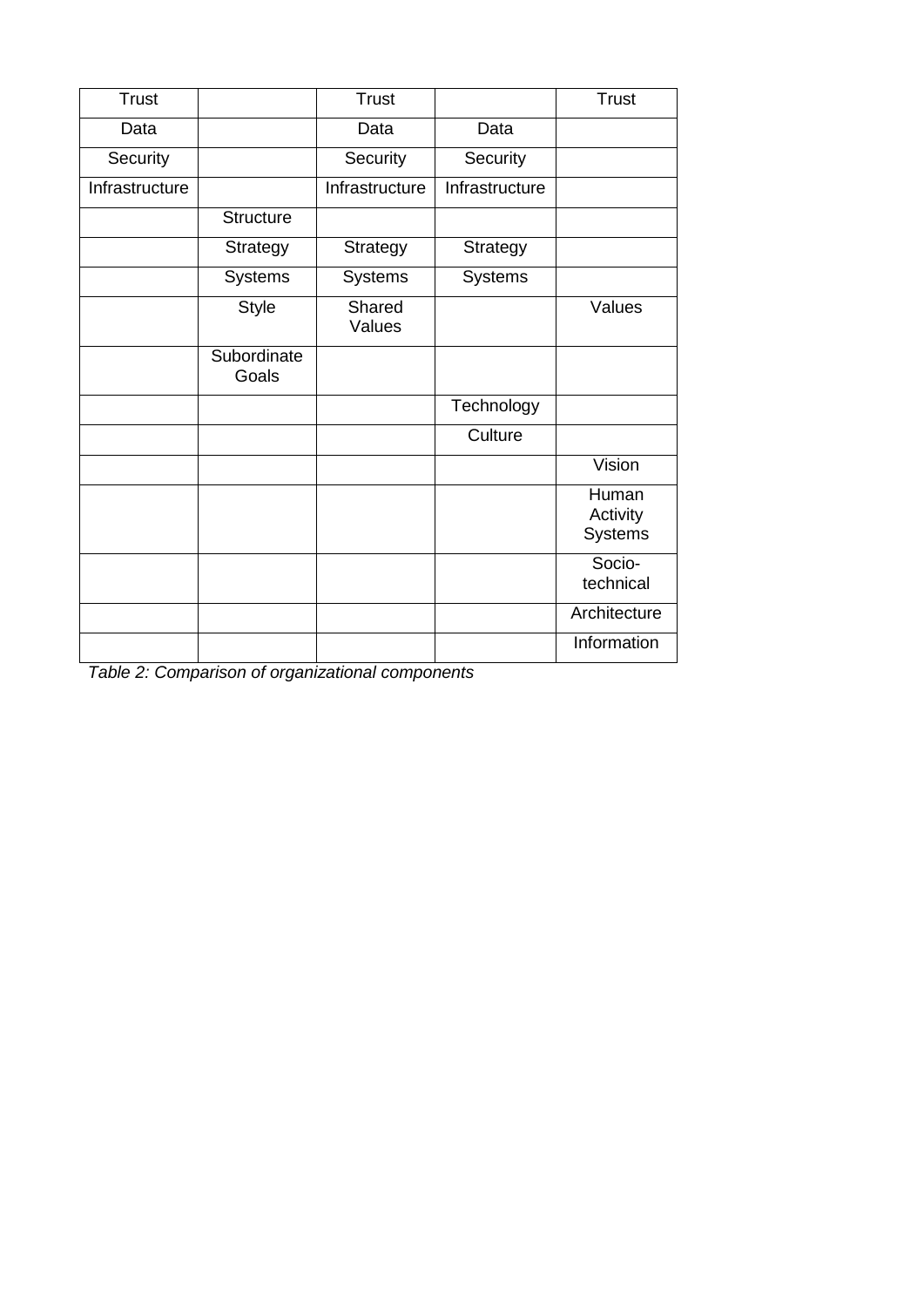

### *Figure 3: Organization architecture (Cox, 2014)*

The organization architecture provides a framework to explore how changes to one component such as technology lead to changes of other components in the organization and whether changes to a specific component are consistent with the organization's identity. For example, the introduction of social media technology changed the organization strategy and vision in terms of how the organization related to its external stakeholders in case study 5. The introduction of social media changed communication processes and practices, increasing threats to data security requiring additional software controls to be introduced. The organization had to trust that staff would not disclose confidential information through social media. As social media was integrated into existing systems and processes as another communication mechanism, staff needed to develop new skills in using the media. One of the organization's core values was consistency; consistency in information and service. The introduction of social media challenged this value as in responding to social media messages quickly, staff mistakenly published inconsistent information to customers. Technology is situated within the culture of organizations and has to be used in ways consistent with the organization's values in order to ensure that the organization's identity is maintained.

# **FUTURE RESEARCH DIRECTIONS**

Organizational identity is an important concept, distinct from branding, to establish relationships between the organization and external stakeholders. As trade and communication is increasingly mediated by Internet technologies, further work is needed to establish how organizational identity is reflected, perceived and maintained through online activities. Organizations have been transformed and organizational identifies have been challenged by developments in IT and by the speed with which IT has become embedded into society. As technology continues to become increasingly ubiquitous and the organizational boundary becomes blurred, the context in which technology is used by actors in the organization needs to be considered.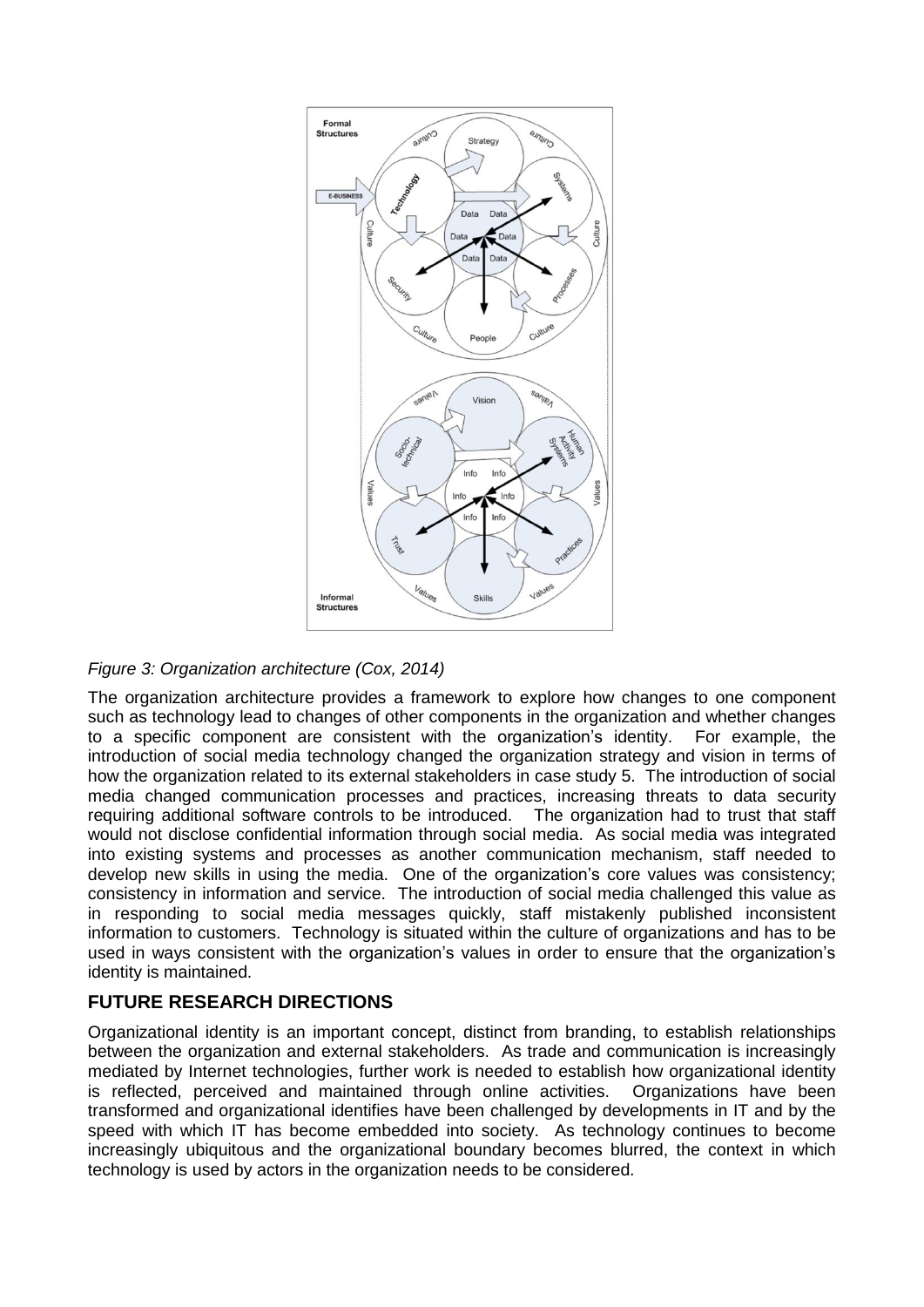Porter & Heppelmann (2014) describe three waves of IT-driven transformation. The first wave focused on automating activities in the value chain, leading to the standardization of processes. The second wave focused on co-ordinating and integrating activities in the value chain. A third wave of information IT-led change is now reshaping organizational and industry boundaries. The third wave integrates IT into products sold, capturing usage data about the product's functions and performance, enabling designs to be changed after products have been manufactured and sold. Porter & Heppelmann (2014) refer to the technology stack as the technology infrastructure needed to support smart connected products, comprising five levels: hardware, software applications, operating system, network communication and product cloud. Further understanding of organizational architectures is needed in order to explore how organizations can collaborate in the different levels of the technology stack to deliver smart connected products. As organizations collaborate within the technology stack, the impact on organizational identity needs to be considered.

## **CONCLUSION**

IT has been used to lead organizational transformation, however, as actors in the organization seek to make sense of how the technology affects daily practices, technology becomes used in ways which were unintended. Boudreau & Robey (2005) therefore argue that as technology can result in unintended consequences, technology has a limited role in transforming organizations.

Technology forms one component of the organizational architecture. Change to any component in the organizational architecture has the potential to trigger change in other components. A framework has been presented, based on analysis of IT-led transformation in five case studies, to assist organizations in planning how a change in technology may affect other components of the organization architecture.

Porter & Heppelman (2014) suggest that organizations need to focus on the question, what business are we in? The business model helps organizations to explore the external face presented to the trading environment. The organization architecture helps organizations to explore the internal components that sustain the organization's identity. Continued developments in technology will consistently challenge the shape, identity and practice of organizations. Further work is therefore needed to explore the longitudinal impact of changes to the organizational architecture and identity of morphing organizations within an ever changing technological context.

### **REFERENCES**

Albert, S., & Whetten, D. A. (1985). Organizational identity. *Research in Organizational Behaviour, 7*, 263-295.

Andersén, J., Ljungkvist, T., & Svensson, L. (2015). Entrepreneurially oriented in what? A business model approach to entrepreneurship. *Journal of Small Business and Enterprise Development*, *22*(3), 433-449.

Ballon, P. (2007). Business modelling revisited: The configuration of control and value. *info*, *9*(5), 6-19.

Balmer, J. M. T. (2008). Identity based views of the corporation. *European Journal of Marketing*, *42*(9/10), 879-906.

Boudreau, M-C., & Robey, D. (2005). Enacting integrated information technology: A human agency perspective. *Organization Science, 16*(1), 3-18.

Carroll, J, M., & Rossen, M. B. (1992). Getting around the task-artifact cycle: How to make claims and design by scenario. *ACM Transactions on Information Systems, 10*(2), 181-212.

Cox, S. A. (2013). E-business planning in morphing organizations: Maturity models of business transformation. In E. Y. Li., S. Loh, C. Evans, & F. Lorenzi (Eds.), *Organizations and social networking: utilizing social media to engage consumers* (pp. 286-312). IGI Global.

Cox, S. A. (2014). *Managing information in organizations: A practical guide to implementing an information management strategy.* Basingstoke, UK: Palgrave Macmillan.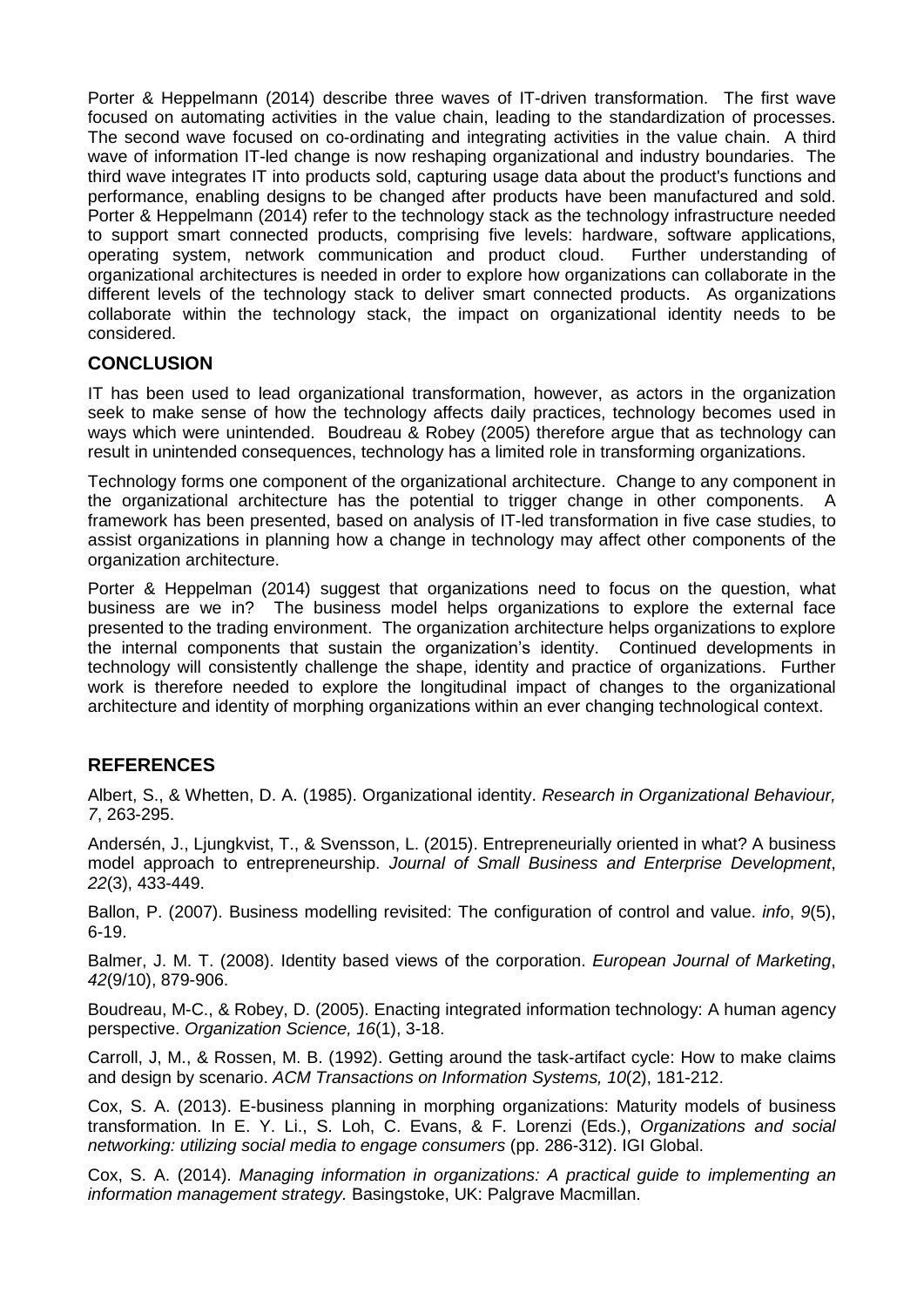Cox, S. A., Krasniewicz, J. A., Perkins, J. S., & Cox, J. A. (2006). Modelling the organisational transformation associated with implementing e-business collaborative systems in the supply chain. In *Proceedings of the British Academy of Management Conference (BAM2006) in Association with the University of Ulster and Queen's University.* Belfast.

DaSilva, C., & Trkman, P. (2014). Business model: What it is and what it is not. *Long Range Planning, 47*(6), 379-389.

Dunphy, D., & Stace, D. (1993). The strategic management of corporate change. *Human Relations, 46*(8), 905-918.

Ethiraj, S. K., & Levinthal, D. (2004). Bounded rationality and the search for organizational architecture: An evolutionary perspective on the design of organizations and their evolvability. *Administrative Science Quarterly, 49*, 404-437.

Goksen, Y., Cevik, E., & Avunduk, H. (2015). A case analysis on the focus of the maturity models and information technologies. In *The Economies of Balkan and Eastern Europe Countries in the Changed World, Procedia Economics and Finance,* (vol. 19, pp. 208-216). Nis, Serbia.

Jackson, P., & Harris, L. (2003). E-business and organisational change: Reconciling traditional values with business transformation. *Journal of Organizational Change, 16*(5), 497-511.

Kaplan, R. S. (2005). How the balanced scorecard complements the McKinsey 7-s model. *Strategy & Leadership, 33*(3), 41-46.

Koskinen, K. U. (2015). Identity change in organizations: A philosophical exposition. *International Journal of Organizational Analysis, 23*(4), 621-636.

Orlikowski, W. J. (2007). Sociomaterial practices: Exploring technology at work. *Organization Studies, 28*(9), 1435-1448.

Osterwalder, A., Pigneur, Y., & Tucci, C. L. (2005). Clarifying business models: Origins, present, and future of the concept. *Communications of the Association for Information Systems,* 16**,** article 1, Retrieved October 14, 2015, from http://aisel.aisnet.org/cais/vol16/iss1/1

Peters, T. J., & Waterman Jr., R. H. (2004). *In search of excellence: Lessons from America's best run companies,* Second edition, New York: Harper Collins.

Porter, M. E., & Heppelmann, J. E. (2014). How smart, connected products are transforming competition. *Harvard Business Review, 92*(11), 64-88.

Saucer, C., & Willcocks, L. (2004). Strategic alignment revisited: Connecting organizational architecture and IT infrastructure. In *Proceedings of the 37th Hawaii International Conference on System Sciences* (pp. 1-10). Hawaii.

Senior, B., & Swailes, S. (2010). *Organisational change.* Fourth edition, Harlow: Pearson.

Sherif, K., Tsado, L., Zheng, W., & Airhia, B. (2013). An exploratory study of organization architecture and the balance between exploration and exploitation of knowledge. *Vine: The Journal of Information and Knowledge Management Systems, 43*(4), 442-461.

Waterman Jr., R. H., Peters, T. J., & Phillips, J. R. (1980). Structure is not organization. *Business Horizons, 23*(3), 14-26.

Whetten, D. A. (2006). Albert and Whetten revisited: Strengthening the concept of organizational identity. *Journal of Management Inquiry, 15*(3), 219-234.

Yeo, R. K., & Marquardt, M. (2015). Think before you act: Organizing structures of action in technology-induced change. *Journal of Organizational Change Management, 28*(4), 511-528.

Yeo, R. K., & Ajam, M. Y. (2010). Technological development and challenges in strategizing organizational change. *International Journal of Organizational Analysis, 18*(3), 295-320.